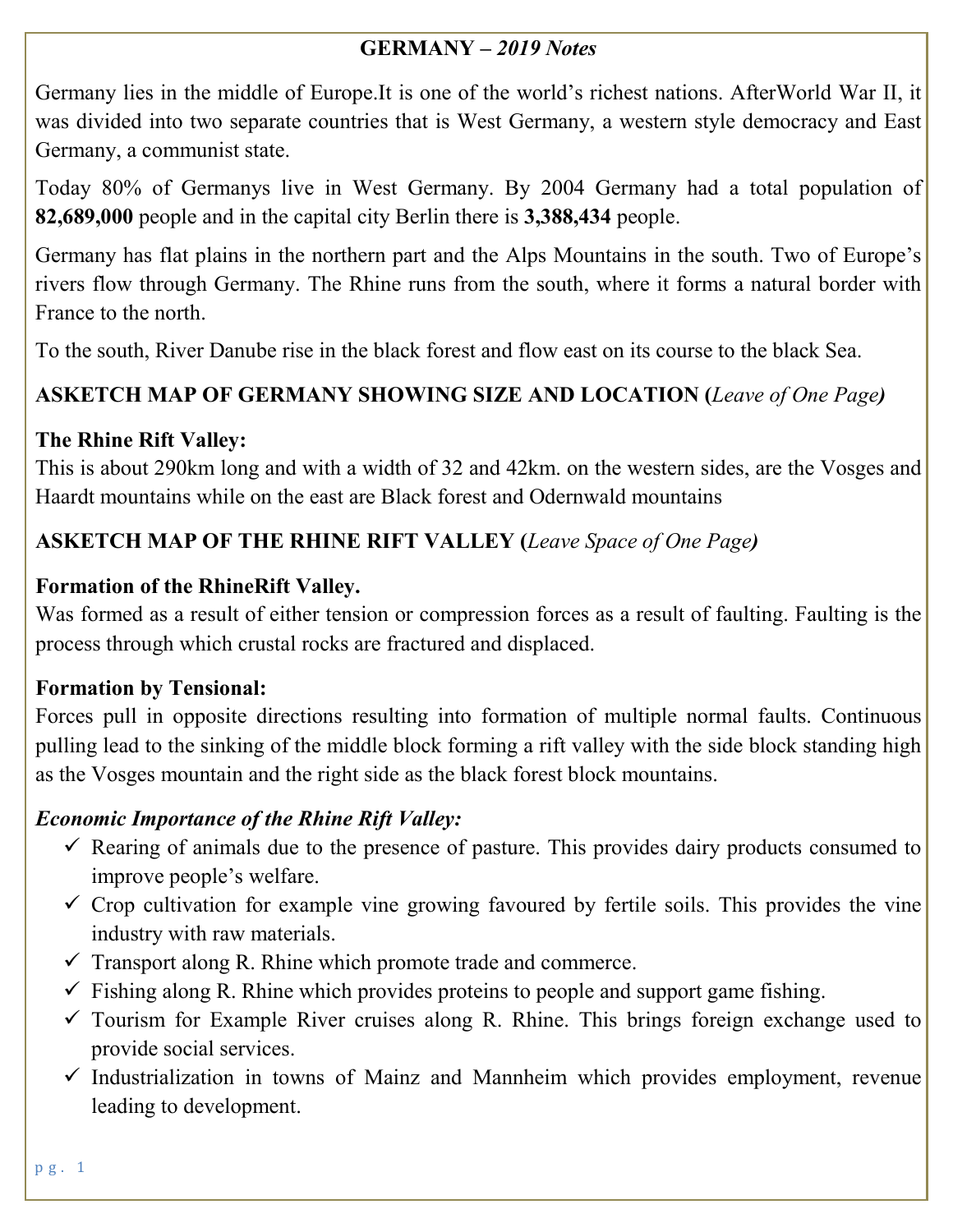$\checkmark$  Forestry and lumbering in the Black forest mountains provide materials for furniture and sawmills leading to development.

### *Factors Favouring Vine Growing In the Rhine Rift Valley:*

- $\checkmark$  Presences of fertile alluvial soils support quick growth of vines.
- $\checkmark$  Warm temperatures along the slopes favour the growth and ripening of vines and other crops.
- $\checkmark$  Moderate rainfall to support crop growth.
- $\checkmark$  Vast land for crop cultivation and expansion of agro-based industries.
- $\checkmark$  Gentle slope that favours mechanization which make cultivation easy.

### **Other factors:**

- $\checkmark$  Large market for agricultural products by the people in the towns of Mainz etc.
- $\checkmark$  Presence of agro-based industries e.g. breweries for wine making.
- $\checkmark$  Presence of highly skilled labour that carries out farming.
- $\checkmark$  Modern technology such as tractors for ploughing and harvesting.
- $\checkmark$  Well developed transport network by River Rhine and railways for transporting crops to market centers.
- $\checkmark$  Presence of large capital to develop agriculture through purchase of machines.

Other crops grown in the Rhine rift valley are sugar beet, vegetables, maize, tobacco, oranges, pears apricots and peaches.

### *Problems Facing the Vine Growing Industry:*

- $\checkmark$  Flooding of the Rhine rift valley which destroys vine farms leading to losses by the farmers.
- $\checkmark$  Pests and diseases e.g. odium and peronospera disease and pests like red spiders, moths and worms destroy the crops.
- $\checkmark$  Shortage of labour during the busy harvesting periods leads to losses.
- $\checkmark$  Soil erosion on the steep slopes which leads to vine productivity.
- $\checkmark$  Soil exhaustion due to monoculture and over cultivation which leads to low vine yields.
- $\checkmark$  Frost during winter which hinders the growth of grapes leading to low yields.
- $\checkmark$  Pollution by acidic rains that destroy vine farms leading to losses.
- $\checkmark$  Limited land for extensive cultivation has limited production.
- $\checkmark$  Competition with other vine producing countries e.g. France limits market.
- $\checkmark$  Prolonged drought hinders the growth of vine.

### *Measures Being Taken To Solve the Above Problems:*

- $\checkmark$  Application of manure and fertilizers to improve soil infertility and increase yields.
- $\checkmark$  Spraying with pesticides to control pests and diseases.
- $\checkmark$  Spray of warm air and use of "smudge pots" i.e. burning of oil in vine fields to control frost conditions.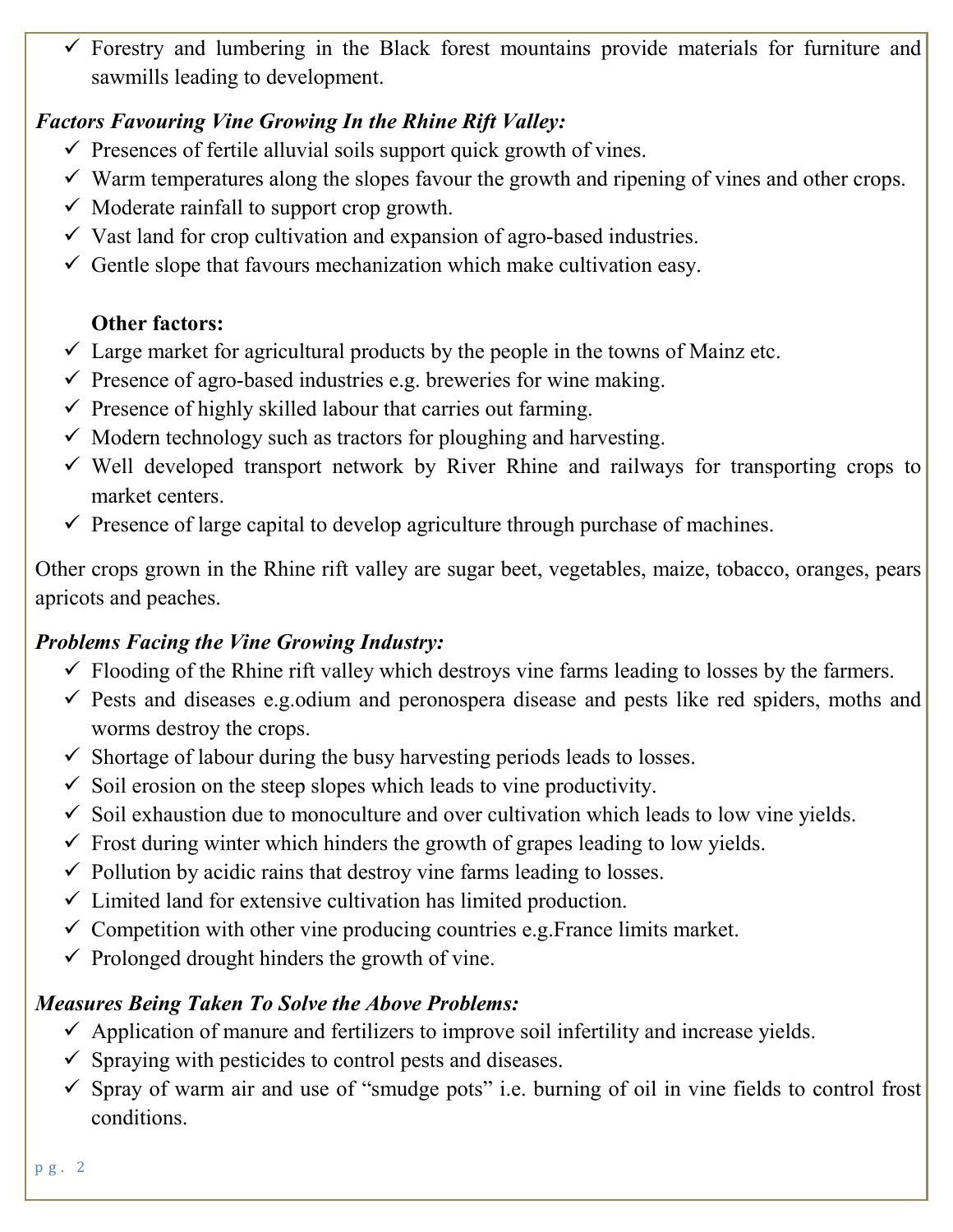- $\checkmark$  Use of machines to solve the problem of labour shortage.
- $\checkmark$  Use of irrigation during drought periods to enable continuous growth of vine.
- $\checkmark$  Development of processing factories on vine sites to reduce wastes due to perishability.
- $\checkmark$  Terracing and contour ploughing to control soil erosion on steep slopes.
- $\checkmark$  Land consolidation to make bigger vine farms for large scale production.
- $\checkmark$  Construct embankments along R. Rhine to control effects of flooding.
- $\checkmark$  Persuasive advertisement to create a bigger market for vines and wines.

# **Processing of Wines.**

- $\checkmark$  The grapes are crushed and the juice is run off into wooden barrels ormetal tanks.
- $\checkmark$  The juice is left to ferment for about three months.
- $\checkmark$  After fermentation, the juice is filtered and the residues are used as fertilizers in the vine fields.

# **Products from the Vine Growing Industry:**

- $\checkmark$  Wines such as champagne, burgundy and blandly.
- $\checkmark$  Grapes are canned as grape fruits.
- $\checkmark$  Vines residues are used to make fertilizers and livestock feeds.
- $\checkmark$  Currants are used in making jams and jelly.

# **Products from the Rhine Rift Valley:**

- $\checkmark$  White/Red wines.
- $\checkmark$  Currants.
- $\checkmark$  Canned fruits e.g. peach.

# **Livestock Farming:**

Both dairy and beef cattle are kept along the upper slopes of the Rhine rift valley. Dairy farming is however the most important. It is practiced to produce dairy products such as milk, cheese and butter. Milk is also used in the making of chocolate.

Dairy cattle kept are Friesians, Swiss Brown, Aldermen and Jersey. Beef cattle kept are Aberdeen Angus, Hereford, Galloway, Devon and shorten.

# *Conditions That Have Favoured the Development of Livestock Farming In Germany:*

- $\checkmark$  Favourable temperate climate of cool (mild) temperatures with a moderate to heavy rainfall above 1000mm p.a and a moisture retentive ground which favours grazing of livestock.
- $\checkmark$  Low lying relief in the Rhine valley and the gentle slopes enable free movement of dairy cattle as they graze without dangers of stumbling to break their legs.
- $\checkmark$  Presence of abundant natural pasture (alpine vegetation) supplemented with rich and nutritious grasses in the dairy farms.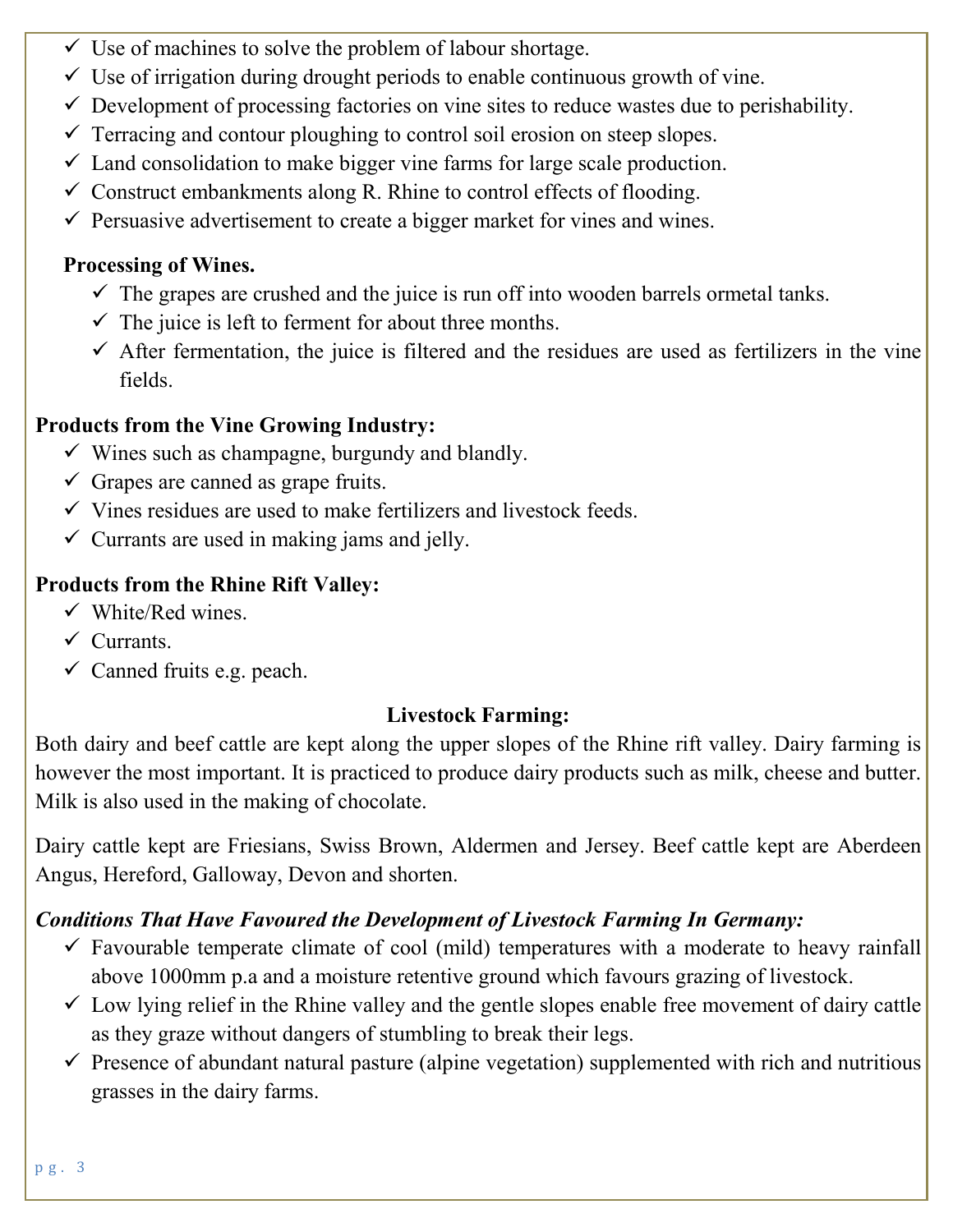- $\checkmark$  Presence of permanent water sources for drinking since dairy cattle requires a lot of water to yield more milk.
- $\checkmark$  Presence of a large market for dairy products has encouraged large scale dairy farming. Milk is exported to Switzerland, USA and Canada.
- $\checkmark$  Presence of onsite milk processing machines (Creameries) on most dairy farms which turn the perishable milk into marketable dairy products like butter, cream and cheese for export.
- $\checkmark$  Well developed transport routes used for collecting of milk from farms to households or market centres in Mainz and Haardt.
- $\checkmark$  Presence of cooperative farming organizations that teach dairy farmers better farming methods.
- $\checkmark$  Modern technology such as automatic milkers, milk pasteurizing equipment, vacuum containerization/sealing for packaging of dairy products.
- $\checkmark$  Presence of adequate capital to purchase automatic milkers and cattle feeds.
- $\checkmark$  Presence of highly skilled labour to feed, treat and milk cattle.
- $\checkmark$  Intensive research carried out by the Germany cooperative movements to breed high yielding milk cattle varieties.
- $\checkmark$  Germany is politically stable country making it easy to improve and develop the dairy sector.
- $\checkmark$  Supportive government policy through tax incentives to dairy farmers.

### *Benefits Of Dairy Farming To Germany:*

- $\checkmark$  Has created employment opportunities to dairy farmers, milk processors and veterinary doctors who earn incomes to improve their standard of living.
- $\checkmark$  Dairy farms produce milk, butter and cheese sold to people improving their diet and welfare.
- $\checkmark$  Dairy farms generate government revenue through taxes which is used to set up social infrastructure.
- $\checkmark$  It is a source of foreign exchange through exportation of dairy products like milk, cheese, butter and cream favour the establishment of social infrastructure like power stations to generate HEP for domestic and industrial use.
- $\checkmark$  Provision of raw materials to industries e.g.creameries and other dairy industries leading to industrialization.
- $\checkmark$  Promoted agricultural diversification creating a steady flow of income to dairy farmers and the country by creating alternative source of income.
- $\checkmark$  Has promoted international cooperation and international trade through dairy exports to other countries like Newzland, Netherlands where foreign exchange and manufactured goods are got.
- $\checkmark$  Stimulated infrastructural development for example roads and railways that link dairy farms to market centres. These favour the development of other activities like trade and commerce.

### *Problems Faced by Livestock Farmers in Germany:*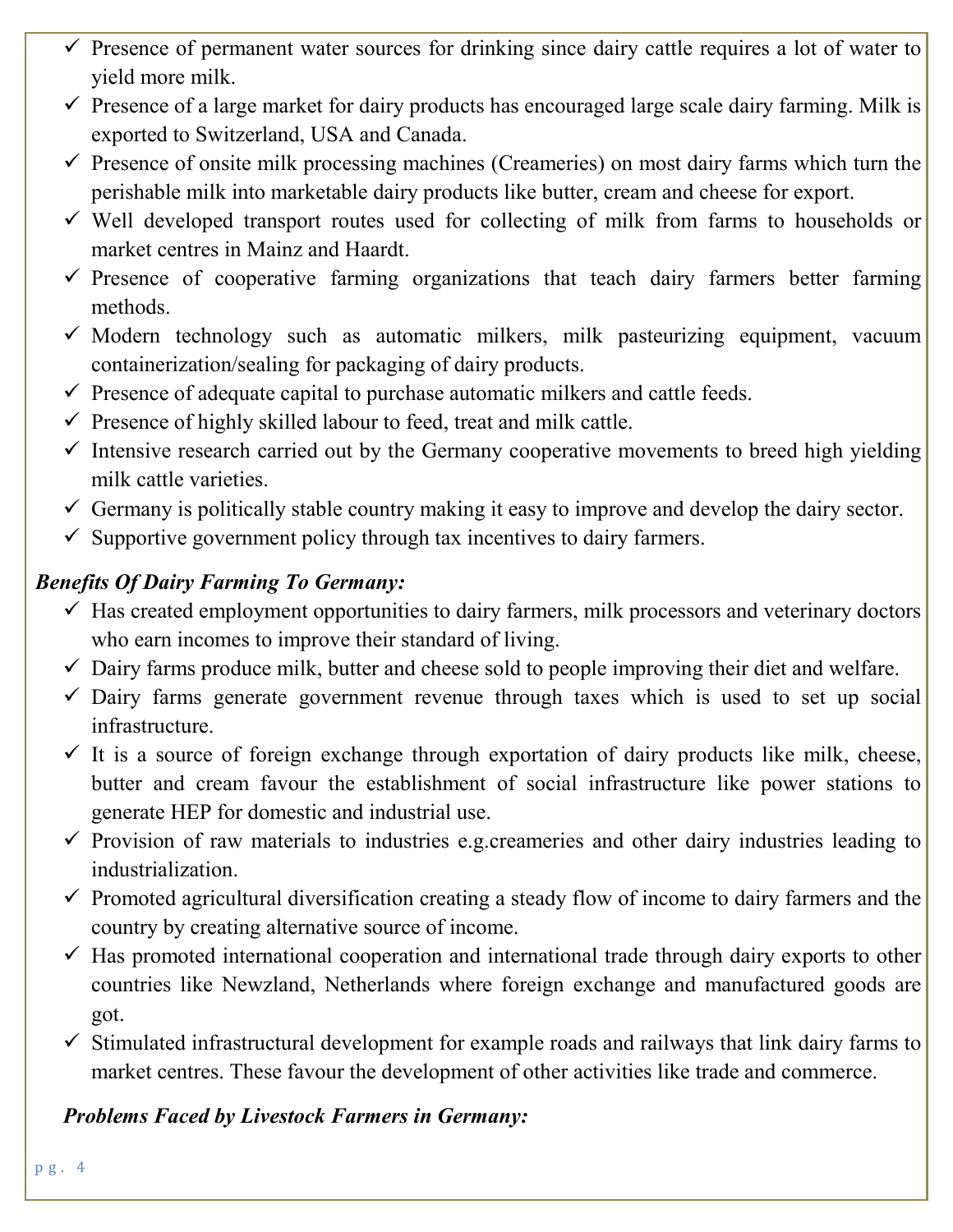- $\checkmark$  Scarcity of pastures during the winter season leading to low quality cattle and low milk yields which reduces the farmer's income.
- $\checkmark$  Inadequate labour supply to look after cattle limits expansion of farms.
- $\checkmark$  The steep terrain in the Alps hinders the movement of cattle leading to limited milk yields.
- $\checkmark$  Poor transport facilities due to mountainous nature of the country cause marketing problems limiting farmer's earnings.
- $\checkmark$  Pests and diseases e.g. foot and mouth diseases kill the cattle and also reduces milk yields thus farmer's earnings as well.
- $\checkmark$  Competition from other livestock farming countries e.g. New Zealand and Switzerland which limits market for dairy products reducing farmer's earnings.
- $\checkmark$  Limited domestic market for dairy products limits farmer's earnings.

### *Measures Being Taken to Improve Livestock Farming in Germany:*

- $\checkmark$  Growing of fodder crops like maize and Alfalfa grass, hay to supplement natural pastures and increase milk yields.
- $\checkmark$  Automation of the dairy sector e.g. use of automatic milkers to solve the problem of labour scarcity.
- $\checkmark$  Introduction of creameries and milk processing plants to reduce wastage of milk.
- $\checkmark$  Exportation of tinned milk, butter and cheese to solve the problem of limited domestic market.
- $\checkmark$  Spraying with pesticides and chemicals to treat animals and control pests and diseases.
- $\checkmark$  Development of electrified railway systems and tunnels to solve transport problems.
- $\checkmark$  Education of livestock farmers through seminars and demonstration ranches.

#### **Block Mountains:**

Block Mountains in Germany are Vosges, Haardt mountains on the west bank of the Rhine rift valley and Odenwald and Black forest mountains on the Eastern side.

### **Formation of Block Mountains:**

They were formed by faulting due to compression or tensional forces.

Tensional forces occur on the earth's crust by pulling in opposite direction forming normal faults. The side blocks sink while the central block remains up forming a horst or block mountain.

### *Benefits of Block Mountains:*

- $\checkmark$  Tap moist wind to facilitate the formation of relief rainfall that facilitates farming which provides food for human consumption.
- $\checkmark$  Covered by black forest hence promote lumbering which encourages the development of saw mills and furniture industries.
- $\checkmark$  Support arable farming and vine growing on the lower slopes providing food for human consumption.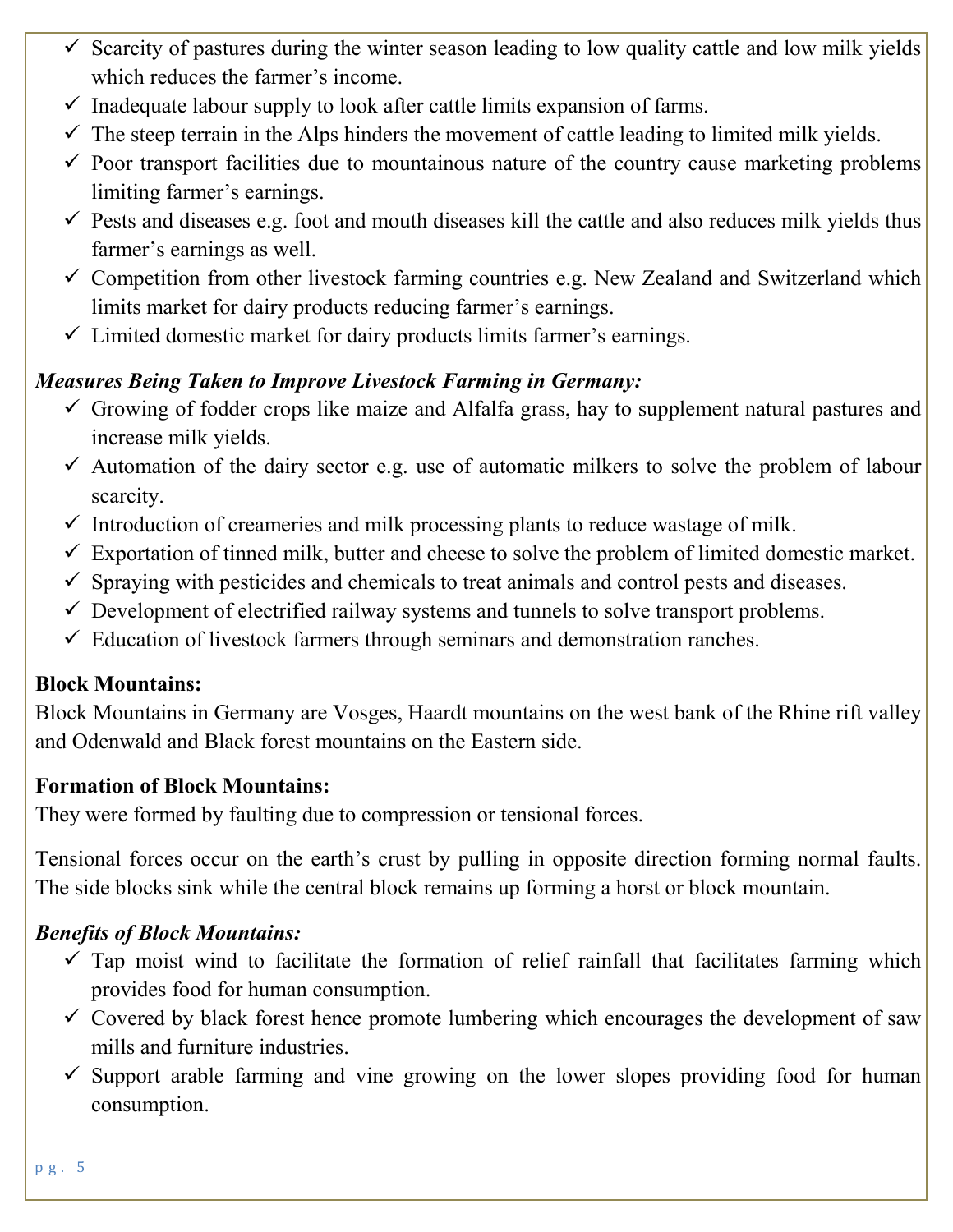- $\checkmark$  Supports dairy farming on the lower slopes because of the existence of pastures, hence provision of milk which improve on people's welfare.
- $\checkmark$  Promote tourism hence bring in foreign exchange used for development.
- $\checkmark$  Used for study and research purposes enabling to detect catastrophic events like earth quakes and taking measures to reduce their impact on human activities.
- $\checkmark$  Have minerals such as lignite hence promoting mining which brings in foreign exchange used for development through mineral exports.

### *Problems Associated With The Use Of The Mountainous Regions:*

- $\checkmark$  Accelerates soil erosion due to steep slope thus reducing crop production.
- $\checkmark$  Occurrence of landslides which hinder settlement and agriculture.
- $\checkmark$  Steep slopes limit the development of transport routes thus limiting trade and commerce.
- $\checkmark$  Associated with cold temperatures that limit agriculture and settlement.
- $\checkmark$  Associated with thin soils which limit agriculture leading to reduced crop yields and so food scarcity.

### **Mining in Germany:**

The Ruhr is the main mining region. Minerals like coal and iron ore are obtained here. The other mining area is Hamburg and Bremen. The major mineral is coal from the Ruhr and Saarf Silesian Coalfield.

Others are Uranium from Hartz, Mountains and steel from Essen.

Others are Rock salt, potash, Cobalt, Nickel, copper, lead and zinc.

# **A SKETCHMAP SHOWING THE RHUR INDUSTRIAL REGION AND COAL FIELDS**

*(Leave Half a Page)*

## **The Ruhr Coal Fields:**

This is the largest and most economic mine in Europe. The coal is in large quantities and is found in two regions namely;

### **Exposed coal fields and concealed coal fields.**

At the exposed coal fields, coal appears near the earth crust and is easy to mine. While for the concealed, coal is deep underground and it is quite expensive to mine.

### *Conditions Favouring Mining in the RuhrRegion of Germany:*

- $\checkmark$  Existence of large quantities of coal and iron ore near the earth's surface made it easy to extract.
- $\checkmark$  Most of the minerals such as coal and iron ore appear near the earth's surface thus reducing the mining costs.
- $\checkmark$  Existence of reliable source of energy for extraction and processing of minerals. Examples are coal from the Ruhr and HEP.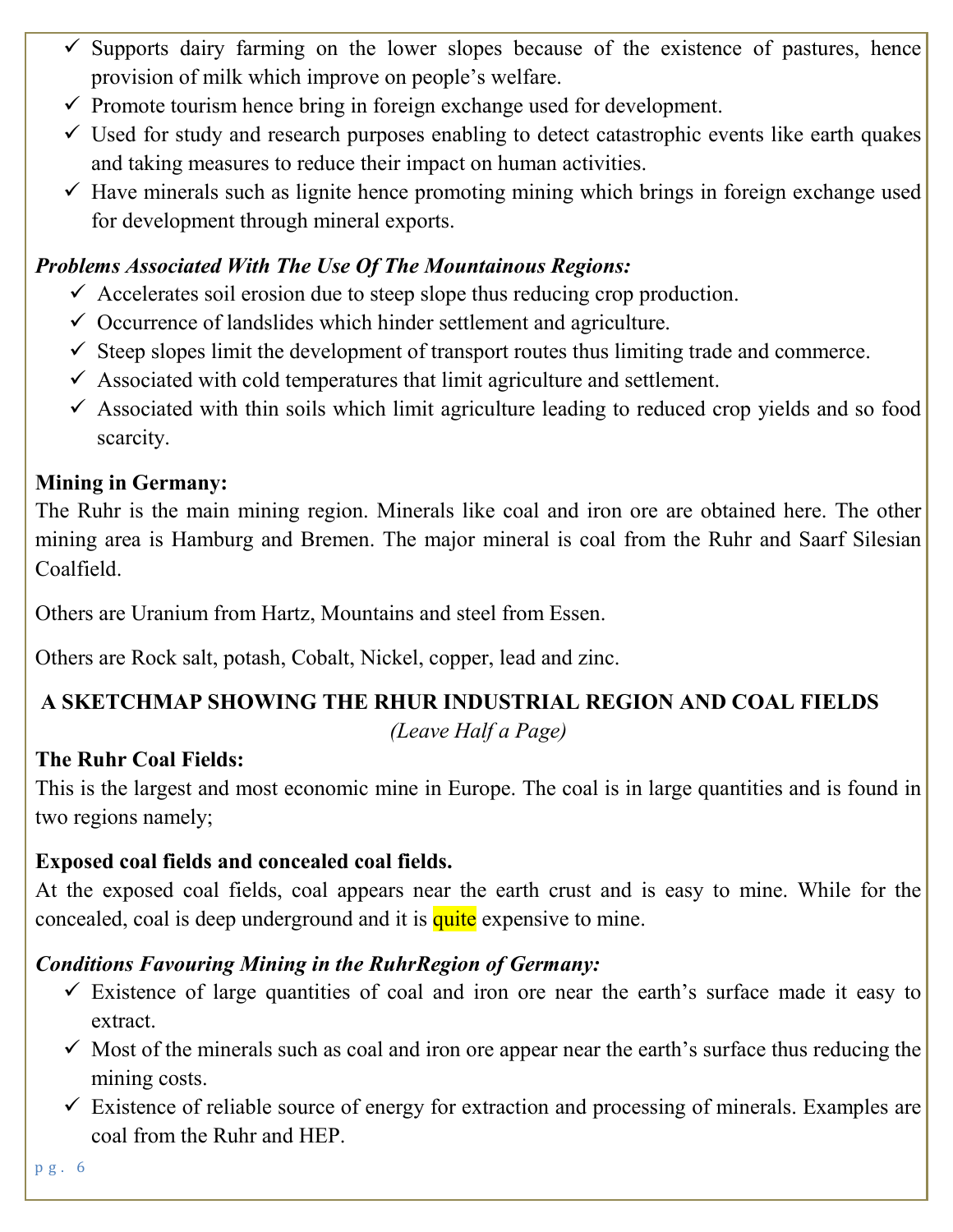- $\checkmark$  Modern and efficient technology such as drilling rings, bucket conveyors for mining has made mining easier.
- $\checkmark$  Presence of adequate capital in mining sector used to acquireequipments, mining contracts and payment for labour.
- $\checkmark$  Supportive government policy to develop mining through provision of mining contracts to mining companies, tax exemption and loans.
- $\checkmark$  Political stability since the end of world war has reduced tension and strikes in the mining areas of the Ruhr region.
- $\checkmark$  Increased research through mineral exploration, aerial survey and Geo mapping, GPS mineral location system in the Ruhr region has led to efficiency and maximum exploration of mineral resources.
- $\checkmark$  Presence of highly skilled and semi-skilledlabour that extract, processes and transport minerals.
- $\checkmark$  Well developed transport routes in form of roads, railways and canals facilitate transportation of minerals to refining and smelting centres.
- $\checkmark$  Presence of ready local and foreign market for coal and iron ore encourages mining activities.

### *Benefits of Mining in Germany:*

- $\checkmark$  Mineral exports such as coal and iron ore bring foreign exchange used to develop the country by establishing infrastructure like roads, power stations and provision of services like education and health.
- $\checkmark$  Development of industries for example the iron and steel industries and ship building which provides employment, government revenue leading to development.
- $\checkmark$  Create employment opportunities to miners and mineral surveyors through which people's standard of living is raised.
- $\checkmark$  Has led to the growth of towns such as Dortmund, Bochum with positive effects such as provision of health care, education, trade and commerce to improve people's welfare.
- $\checkmark$  Mining has stimulated other sectors in the economy for examplecoal mining in the Ruhr region has promoted tourism and agriculture.
- $\checkmark$  Mining has promoted economic diversification through provision of alternative source of income and reducing over dependence on tourism and industry.
- $\checkmark$  Source of government revenue through taxes imposed on mining companies. This is used to develop the country through establishment of infrastructure.
- $\checkmark$  Acquisition of skills related to mininge.g. geo-survey, mapping, geology, mining, exploration, marketing and grading.
- $\checkmark$  Mining of coal and iron has reduced government expenditure on imported minerals.
- $\checkmark$  Mining of coal has promoted the power and energy sector for industrial and domestic use.

### *Effects of Mining on the Environment:*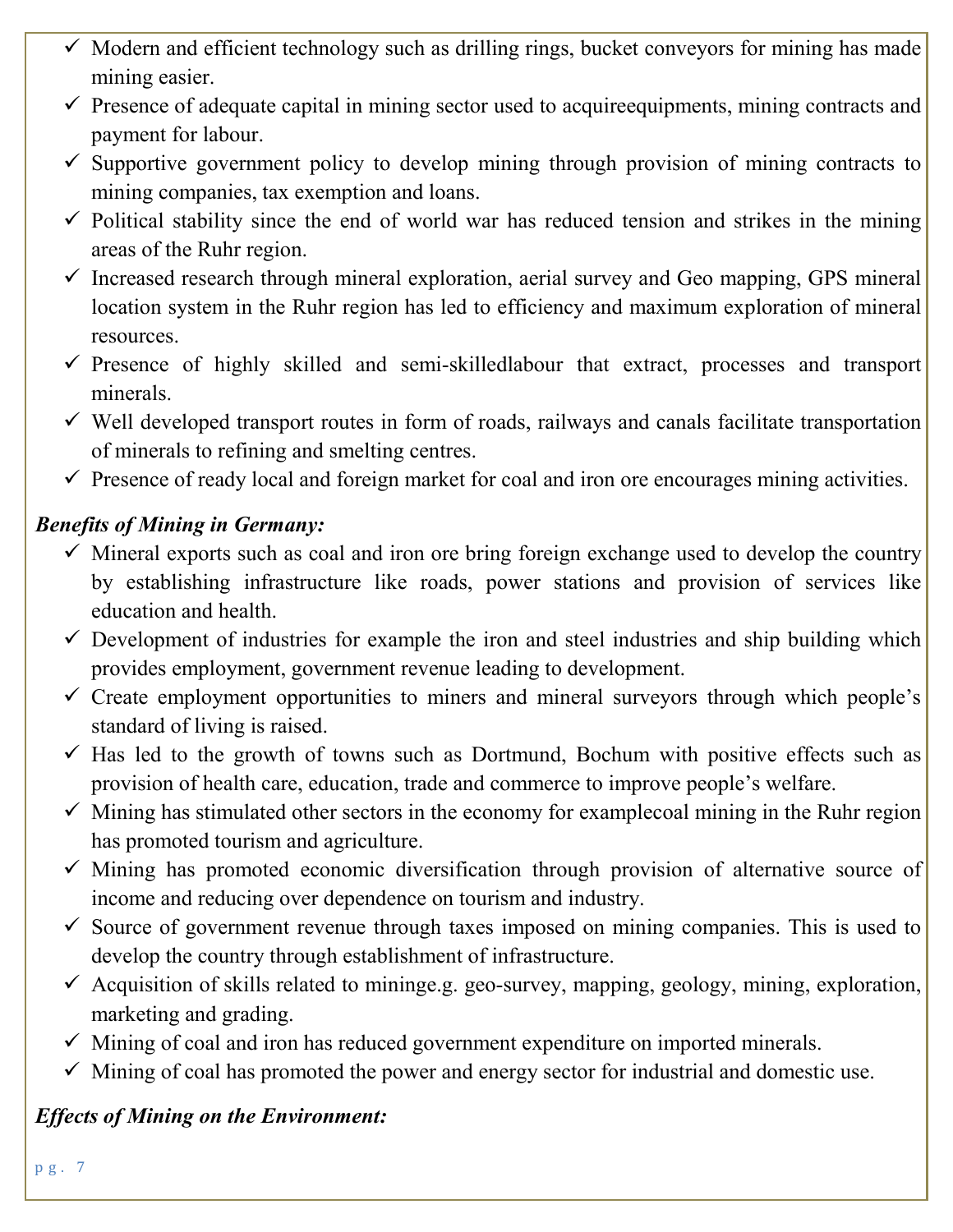- $\checkmark$  Destruction of vegetation cover in mining fields by clearing mining areas leading to loss of wildlife like trees, birds and animals.
- $\checkmark$  Destruction of agricultural land by dumping wastes on the land thus reducing food production.
- $\checkmark$  Air and water pollution by copper dust and wastes during mining which leads to health hazards.
- $\checkmark$  Displacement of people near mining areas leading to loss of property.
- $\checkmark$  Land degradation through creation of depressions and heaps hence limiting utilization of land.
- $\checkmark$  Increase in spread of diseases due to stagnant water in depressions.
- $\checkmark$  Health hazards (silicosis) due to inhaling of too much dust by miners.
- $\checkmark$  Accelerated soil erosion and landslides which leads to reduction of land productivity.

### *Problems Facing Mining in Germany:*

- $\checkmark$  Exhaustion of minerals in some mines has led to unemployment.
- $\checkmark$  Depreciation of mining equipments limits mining.
- $\checkmark$  Price fluctuation on the world market has led losses.
- $\checkmark$  High costs in transporting minerals to market centres leads to low profits realized.
- $\checkmark$  Competition from other countries e.g. France limits market for the minerals.
- $\checkmark$  Shortage of skilled labour to carry out mining has hindered mineral exploitation.
- $\checkmark$  Labour strikes in the mining fields have led to reducing mining activities.
- $\checkmark$  Limited market for some minerals such as coal due to changes in technology which discourage its mining.
- $\checkmark$  Limited energy/power to process the minerals.

### **Problems facing the coal field**

- $\checkmark$  Exhaustion of coal in the exposed coal fields.
- $\checkmark$  Completion from clean energy sources e.g. HEP and oil has limited the demand for coal.
- $\checkmark$  High costs of mining in the concealed coal fields reduce profits from extracted coal.
- $\checkmark$  Competition from other coal producers e.g. USA and UK limits market coal.
- $\checkmark$  Loss of lives due to accidents in the coal fields.

## *Conditions That Have Led To the Decline in Coal Production:*

- $\checkmark$  Introduction of new clean forms of energy e.g. nuclear, HEP and natural gas.
- $\checkmark$  Discovery of oil as substitute for coal in ships and trains and industries.
- $\checkmark$  Exhaustion of coal in some parts of the exposed coal fields.
- $\checkmark$  Introduction of modern technology which requires less coal.
- $\checkmark$  Scarcity of labour due to better paying elsewhere.
- $\checkmark$  Rising costs of mining in the concealed coal fields.
- $\checkmark$  Some of the coal fields in the exposed coal fields were closed down.

## **Industries that Closed due to Decline in Coal Production:**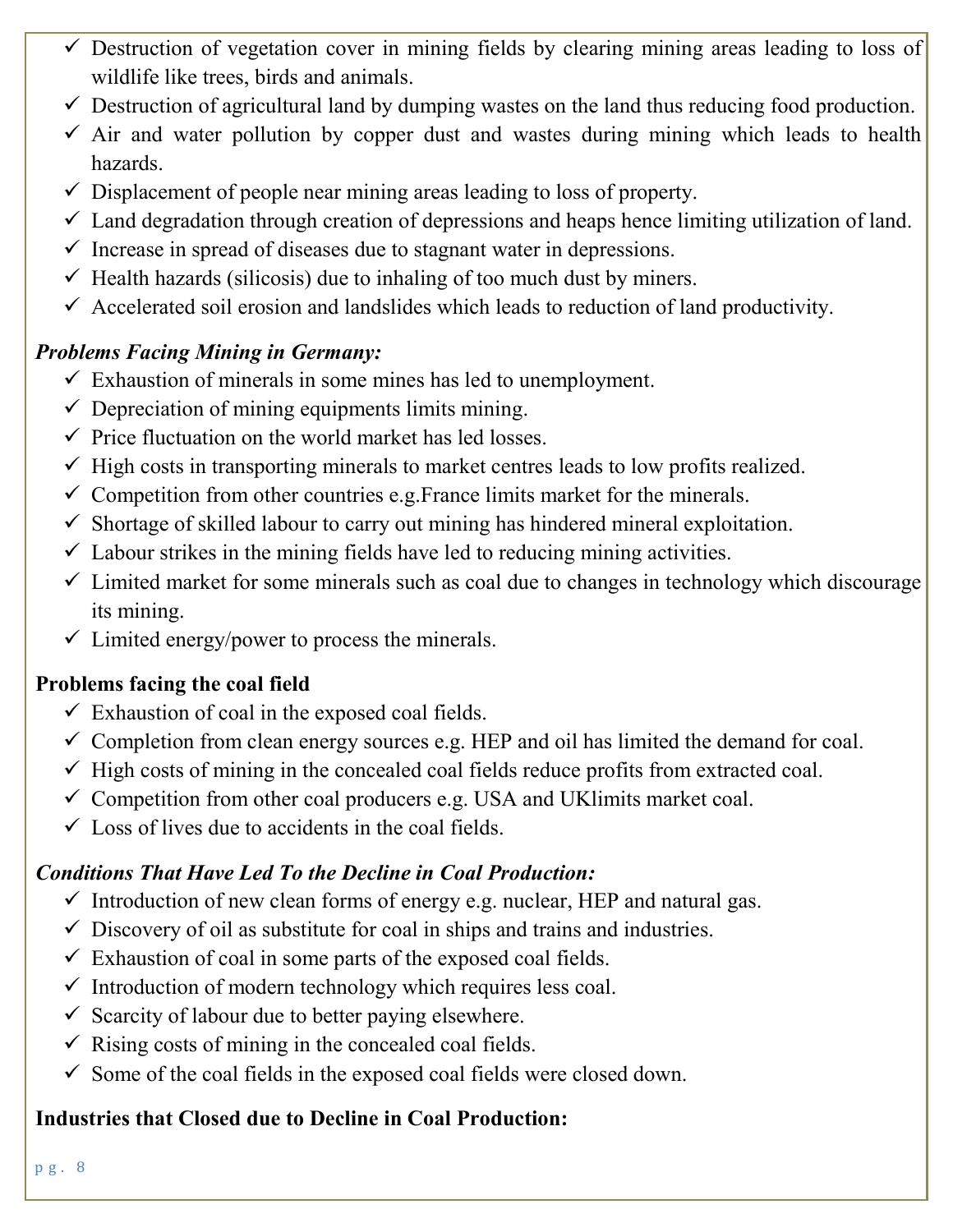- $\checkmark$  Oil refineries.
- $\checkmark$  Petro-chemical industries e.g. plastic, food processing, electronic, iron and steel, textile etc.

### *Uses of Coal:*

- $\checkmark$  Choking coal is used in the smelting of iron and steel and production of Tar for road construction.
- $\checkmark$  Anthracite coal is used in heating boiler.
- $\checkmark$  Bituminous coal is used as a source of energy for domestic and industrial use.

# **INDUSTRIALIZATION IN GERMANY:**

Germany is one of the leading industrial nations in Europe and the world. Though initial industrial establishments were destroyed during the Second World War and divided, and German divided into WestGermany and EastGermany.

The Ruhr is the industrial complex in Germany as a whole. Others are Stuttgart, Bremen, Munich etc.

Industries include iron and steel, engineering, textile, chemicals, locomotives, ship building, ammunition, automobiles e.g. volks wagon, electronics e.g.Siemens, Grunding in Munich.

# **A SKETCH MAP SHOWING THE MAJOR INDUSTRIAL CENTERS IN GERMANY The major industrial towns are;**

- $\checkmark$  Hamburg for iron and steel.
- $\checkmark$  Essen for chemical, electoral goods and motorcars.
- $\checkmark$  Bremen iron and steel engineering.

# *Conditions Favouring Industrial Growth in Germany:*

- $\checkmark$  Variety of reliable source of energy for example coal, nuclear from and HEP for processing of raw materials and storage of perishable raw materials in cool houses/freezers and lighting.
- $\checkmark$  A variety of raw materials such as agricultural products like vines for the wines industry, skins and hides for the footwear and minerals for industrial use.
- $\checkmark$  Presence of permanent and abundant supply of water used as raw material for soft drinks, cleaning of material and cooling machines.
- $\checkmark$  Presence of extensive land for industrial establishment.
- $\checkmark$  High level of specialization in the production of metallurgical/heavy and high precision goods like cameras, mobile phones and computers.
- $\checkmark$  Modern and efficient technology such as automation of industrial operations making work faster and efficient.
- $\checkmark$  Presence of adequate capital to invest in the industrial sector used for purchasing of raw materials, land and processing machinery.
- $\checkmark$  Supportive government policy of encouraging industrialization through offering loans and industrial protectionism.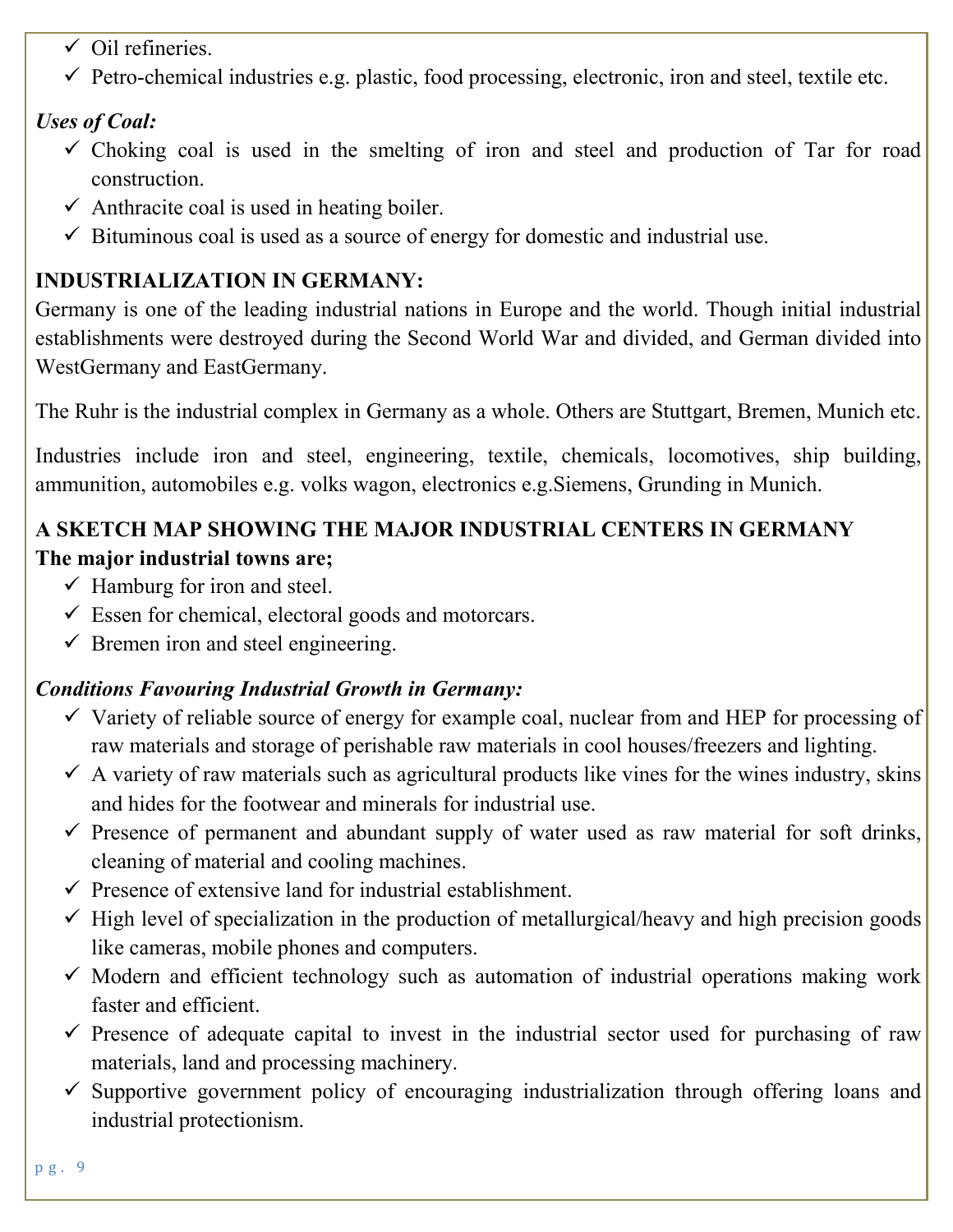- $\checkmark$  Presence of highly skilled labourto work in the industrial sector as engineers, technicians, accountants and managers.
- $\checkmark$  Well developed transport and communication network by road, railway, air and canals to transport industrial raw materials to the industries and finished goods to the market centres.
- $\checkmark$  Presence of ready for industrial goods both in Germany and abroad.

# *Environmental Problems Which Have Resulted From the Establishment of Industries:*

- $\checkmark$  Pollution of air by industrial smoke/fumes, water and land pollution due to poor disposal of industrial wastes leading to health hazards.
- $\checkmark$  Congestion/overcrowding in industrial areas leading to easy spread of diseases and slowing down of movements/trade and commerce.
- $\checkmark$  Destruction of vegetation due to open cast mining leading to loss of wildlife like birds and animals and plants.
- $\checkmark$  Competition for land in industrial areas has led to high land costs.
- $\checkmark$  High cost of restoration of land and water quality to control pollution.
- $\checkmark$  Growth of towns and their related problems such as slums, theft, drug abuse and prostitution which compromise people's standard of living.

### *Steps Being Taken To Solve the Problems:*

- $\checkmark$  Recycling of industrial waste to control land and water pollution.
- $\checkmark$  Strict legislation on waste management has been undertaken to control pollution of the environment.
- $\checkmark$  Undertaking massive reafforestation programmes/green belts creation in areas where forests had been cleared to restore soil fertility and solve climatic problems like global warming.
- $\checkmark$  There is encouragement of raw material and labour saving technology to solve problems of limited/exhaustion of minerals and labour scarcity.
- $\checkmark$  There is importation of raw materials and labour scarcity.
- $\checkmark$  There is importation of raw materials e.g. iron ore from France and Sweden to solve the problem of limited raw materials.
- $\checkmark$  Diversification of the economy to reduce over dependence on industries/creation of alternative source of income.
- $\checkmark$  They have adopted treatment of industrial wastes before disposal to control land and water pollution.
- $\checkmark$  Use of alternative source of energy especially oil and natural gas which do not produce smoke to solve problems of atmospheric pollution through industrial smoke.
- $\checkmark$  They have vertical expansion/building skyscrapers to solve the problem of limited land for industrial expansion.
- $\checkmark$  There is construction of subways/underground tunnels to reduce problems of traffic congestion.
- $\checkmark$  Use of pipeline to transport oil and natural gas instead of vehicles to reduce traffic congestion.

pg. 1 0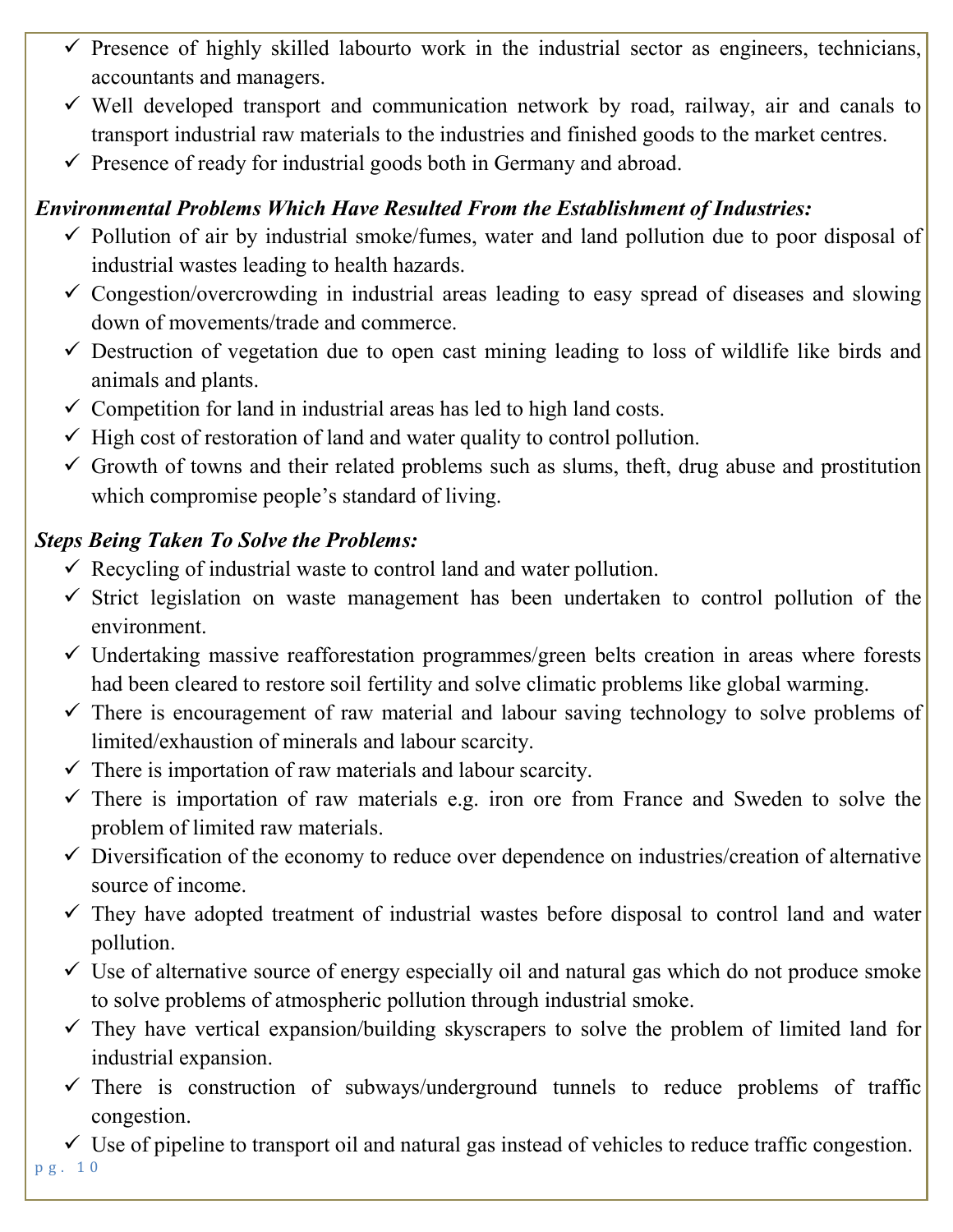#### *Benefits of Industrialization in Germany:*

- $\checkmark$  Have led to infrastructural development in form of air ports, roads, electrified railways, tunnels, bridges and power stations. These facilitate mobility, trade and commerce and movement of industrial raw materials and finished goods.
- $\checkmark$  Growth of towns and ports which offer social and economic benefits like better accommodation, recreation to improve people's standard of living.
- $\checkmark$  Provision of market to agro-based industries such as meat packing, leather tanning, footwear and textileindustries through providing cotton, silk worms, hides and skins.
- $\checkmark$  Provision of employment opportunities hence a source of which improves on the standard of living.
- $\checkmark$  Source of foreign exchange through exportation of finished products such as electronics, televisions and radios. This is used to provide social services.
- $\checkmark$  Have promoted international relations between Germany, USA and Africa and European countries. Such good relations have promoted security and political stability and trade creation.
- $\checkmark$  Acquisition of skills to workers employed in the precision, electronics, automobiles, oil refineries and petro-chemical industries. Such skills include welding, modern engineering techniques etc.
- $\checkmark$  Have led to capital inflow through foreign investors such as Ford motors, Unilever, such capital is used to develop roads, health centers and schools.
- $\checkmark$  Source of government revenue used to develop the country by providing social services.
- $\checkmark$  Has led to economic diversification reducing reliance on agriculture, tourism and international trade and an alternative source of income.
- $\checkmark$  Industrialization is a source of consumer and capital goods such as beer, sodas, canned fish, television sets etc. this has led to improvement of people's standard of living.
- $\checkmark$  Industrialization has promoted self sufficiency in Germany reducing foreign exchange outflow on importation of manufactured goods from USA, Europe and Asia.

#### *Comparison between Industries in Germany and East Africa. Differences:*

| Germany.                                   | <b>East Africa.</b>          |
|--------------------------------------------|------------------------------|
| $\checkmark$ Heavy industries.             | Light industries.            |
| $\checkmark$ Large scale production.       | Small scale production.      |
| $\checkmark$ Mostly locally owned.         | Mostly owned by foreigners.  |
| $\checkmark$ Capital intensive techniques. | Labour intensive techniques. |
| $\checkmark$ Have branches worldwide.      | No branches worldwide.       |
| $\checkmark$ Based on minerals.            | Agro-based.                  |
| $\checkmark$ Produce high quality goods.   | Produce low quality goods.   |
|                                            |                              |

#### *Similarities:*

 $\checkmark$  In both regions industries are located near market centres.

pg. 1 1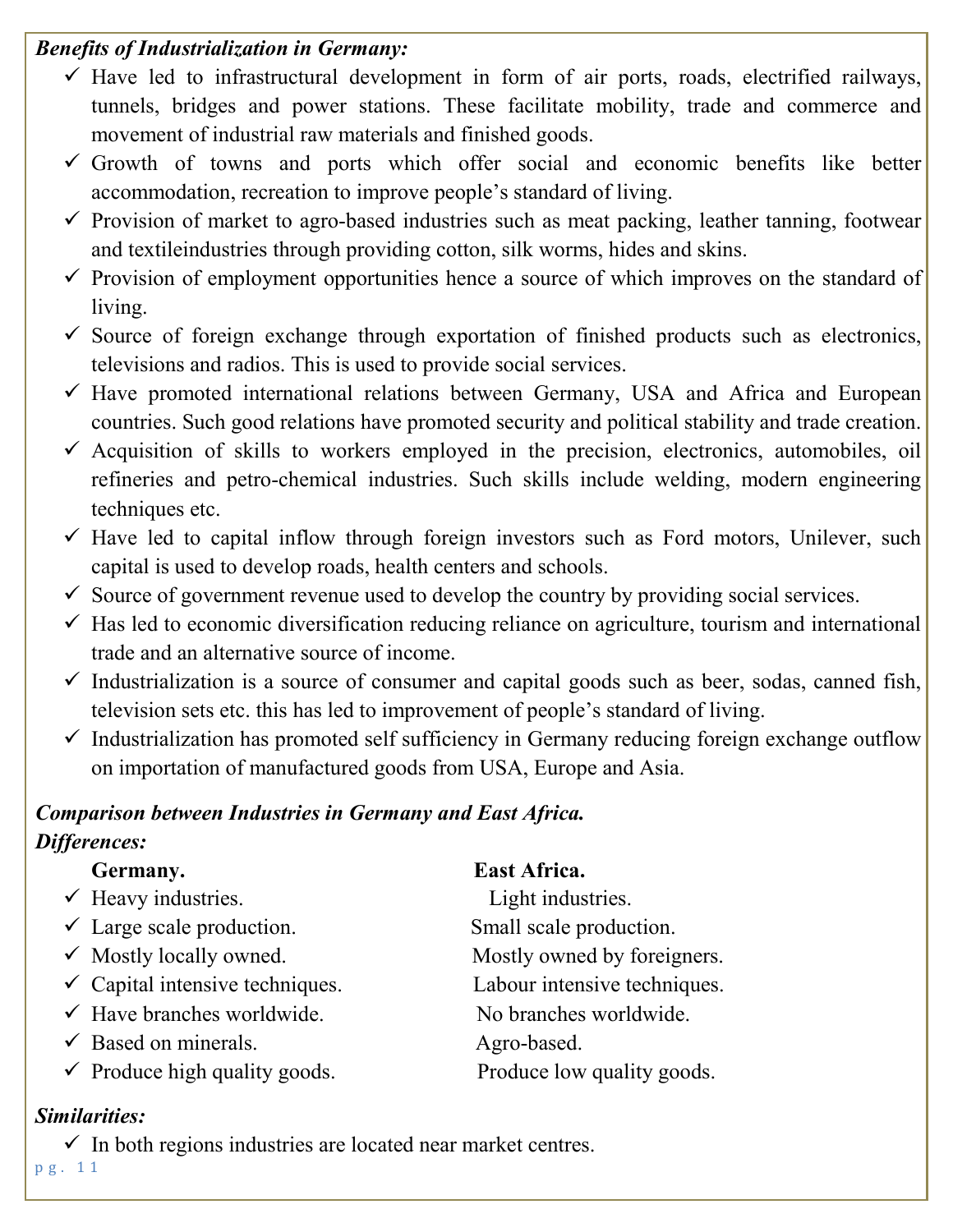- $\checkmark$  In both regions heavy industries are located near raw materials.
- $\checkmark$  In both regions similar goods are produced eg wines, textile, processed food.
- $\checkmark$  Both use large quantities of power.

### *Problems Facing Industries in East Africa:*

- $\checkmark$  Inadequate capital to purchase industrial machinery, raw materials has limited industrial growth.
- $\checkmark$  Limited skilled labour to operate industries.
- $\checkmark$  Inadequate power to operate industries.
- $\checkmark$  Small market for industrial products has limited expansion of industries.
- $\checkmark$  Limited raw materials for industries.
- $\checkmark$  Political instability scares away industrialists.
- $\checkmark$  Low level of technology to produce high quality goods.
- $\checkmark$  Competition from developed countries like Japan limits industrial expansion and prosperity.
- $\checkmark$  Under developed transport network limits distribution of finished goods to market centres.

### *Measures being taken to develop Industries in East Africa:*

- $\checkmark$  Development of power stations to produce adequate power stations for industries e.g.seven forks dam in Kenya.
- $\checkmark$  Development of agro-based industries e.g. breweries whose raw materials are available.
- $\checkmark$  Attraction of foreign investors from china and India to bridge the capital gap.
- $\checkmark$  There is development of roads to transport raw materials and finished goods.
- $\checkmark$  Provision of loans from banks to purchase industrial machinery.
- $\checkmark$  There is training of labour by technical institutes, universities and on job training by big industries.
- $\checkmark$  Joining of regional economic integrations e.g. ECOWAS, COMESA to create market for industrial goods etc.

## **FORESTRY IN GERMANY:**

There are two types of forests in Germany;

- Coniferous forests in the highland regions like Black forest, Vosges and Haardt Mountain. Tree species here areScot pine, Norway spruce, Fir and Cedar.
- $\checkmark$  Temperate mixed or Deciduous forest. These are found in the southern along the low land of the Rhine rift valley. Part of the blavk forest is deciduous forest. Tree species here are Oak, beecl and larch.

### *Benefits of Coniferous Forest:*

- $\checkmark$  Source of timber used for making furniture and construction.
- $\checkmark$  Source of raw materials for industries e.g.new sprint papers, Sawn board and plywood.
- $\checkmark$  Habitant for wild animals such as bears, foxes thus promoting wildlife conservation.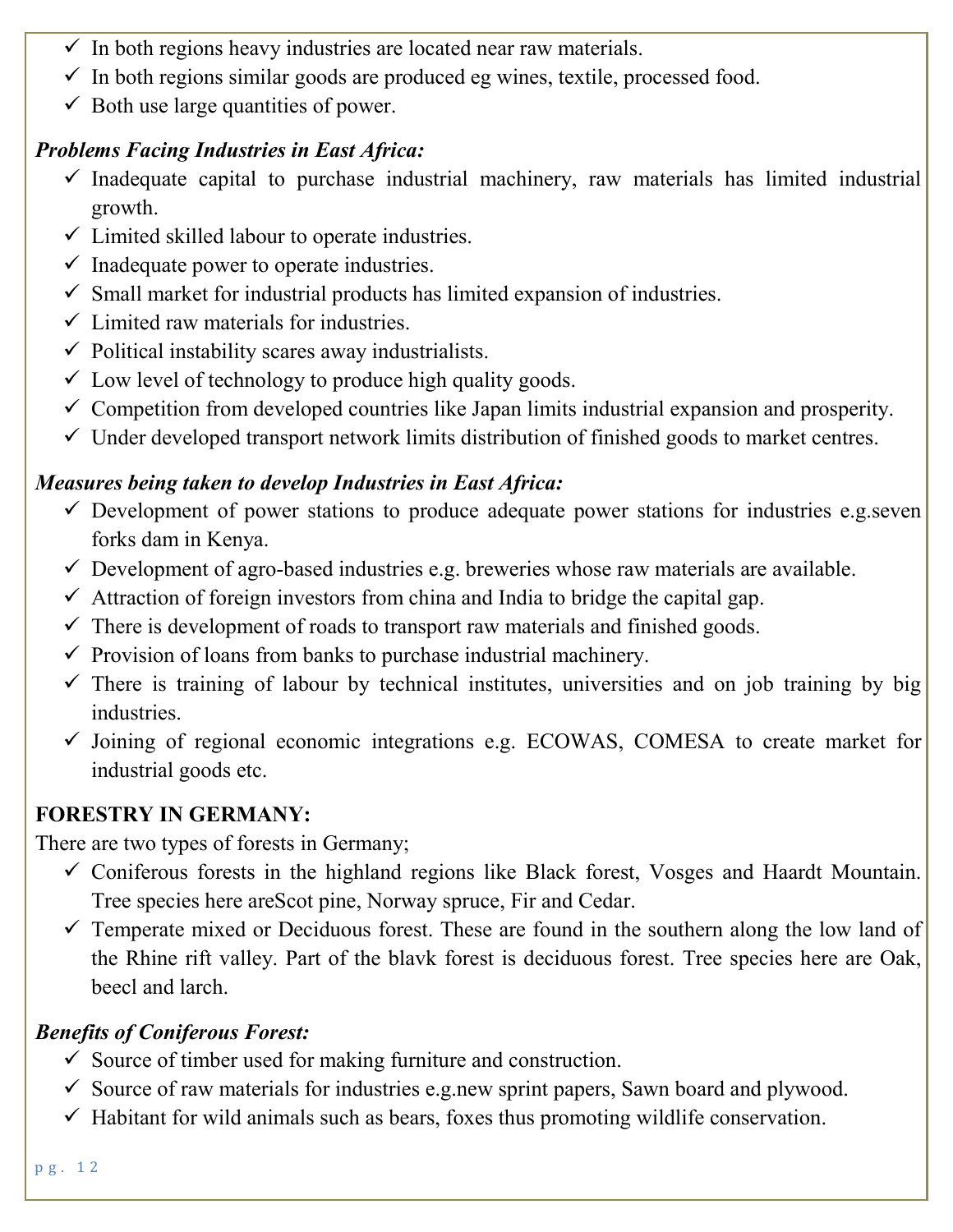- $\checkmark$  Promotes tourism attraction e.g. picnics and holiday camping hence brings in foreign exchange used to establish social infrastructures.
- $\checkmark$  Facilitates rainfall formation which promotesagriculture producing food for human consumption.
- $\checkmark$  Controls soil erosion along the Vosges and Haardt mountains.
- $\checkmark$  Acts as a source of rivers (water catchment area) providing water for industrial and domestic use.
- $\checkmark$  Source of medicinal properties used to treat different diseases.
- $\checkmark$  Have provided employment opportunities to forest rangers, lumbering companies who earn income to improve their standard of living.
- $\checkmark$  Provide foreign exchange through exportation of forest products which is used to provide social services like health care.
- $\checkmark$  Source of wood fuel used for domestic heating and industrial use.

#### *Conditions That Led To Disappearance of Forests:*

- $\checkmark$  Over lumbering to obtain timber.
- $\checkmark$  Defforestation due to the need to create land for agriculture.
- $\checkmark$  Development of transport routes in forests.
- $\checkmark$  Fire out break due to holiday makers, hunters and farmers.
- $\checkmark$  Effect of acidic rain that destroys the forests.
- $\checkmark$  Clearance of forests to create land for settlement.

### *Steps Being Taken To Conserve Forests:*

- $\checkmark$  Afforestation and reafforestation in the Great Plains (the Geest).
- $\checkmark$  Restricting settlement if forests.
- $\checkmark$  Construction of fire detection towers.
- $\checkmark$  Zoning of forests with bare strips to control spread of wild fires.
- $\checkmark$  Development of alternative energy sources e.g. HEP, and coal to reduce use of firewood.

### *Factors that favoured growth of forests in Germany:*

- $\checkmark$  Steep slopes with limited population e.g. the Vosges and Haardt Mountains favoured the growth of forests.
- $\checkmark$  Poor soils in the Geest in the North limits agriculture hence are left to forestry activities.
- $\checkmark$  Favourable climatic conditions of cool temperatures and moderate rainfall allow the growth of forests.
- $\checkmark$  Latitudinal location in the higher latitudes favours the growth of temperate forests due to temperate climate.
- $\checkmark$  Government policy of conserving forests.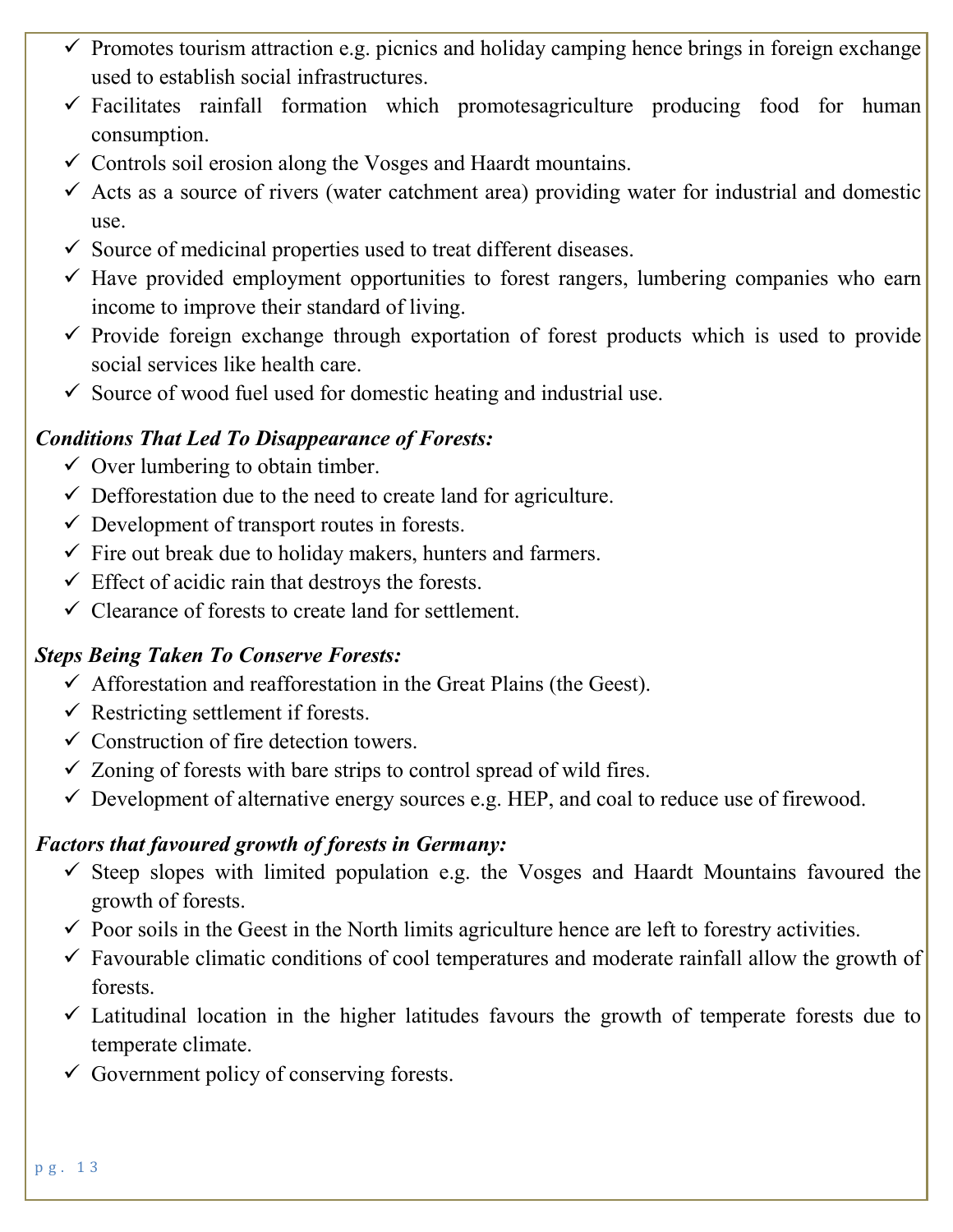#### **THE RHINE WATERWAY:**

This is the most important waterway in Europe. It is navigable from North Sea to Basel in Switzerland and distance of 800km. It flows through Switzerland, Germany and Netherlands.

It is link to river Rhone and Mediterranean by the Rhone-Rhine canal and it's also joined by many tributaries such as Moselle and Main.

The river has been dredged, straightened and improved over much of its navigable length. It suffers little seasonal fluctuation in its water levels, rarely floods and also rarely frozen. It is the most intesesively used commercial waterway in Europe.

#### *Importanceof the Rhine Waterway.*

- $\checkmark$  The Rhine waterway opened up remote areas leading to economic development.
- $\checkmark$  Led to development of towns such as Mainz and cologne in Germany which offer commercial, social and administrative services.
- $\checkmark$  Led to agricultural development through providing accessibility to agricultural regions such as vine growing in the Rhine valley in Germany.
- $\checkmark$  Stimulated industrial growth such as iron and steel, chemicals, electronic and engineering industries in Germany through transportation of raw materials.
- $\checkmark$  It stimulated international trade by handling imports and exports from Germany, France, Switzerland and Netherlands.
- $\checkmark$  Encourages settlement along the waterway for example at Cologne and Mainz in Germany.
- $\checkmark$  Have promoted tourism through facilitating river cruises and spectacular drainage features.
- $\checkmark$  Led to generation of HEP for domestic and industrial use.
- $\checkmark$  Provides water for domestic and industrial use for example the textile and brewery industries in Bochum and Mainz.
- $\checkmark$  Has facilitated the development of other forms of transport like roads and canals. The promote industrialization, trade and commerce.
- $\checkmark$  Has stimulated the exploitation of natural resources such as coal and iron ore from the Ruhr coal fields of Germany, timber resources from the RhoneAlps of France.

#### *Problems Resulting From the Construction of RhineWaterway:*

- $\checkmark$  Have led to over exploitation of natural resources e.g. coal from the exposed Ruhr coal field, increased deforestation in the Vosges Mountains.
- $\checkmark$  Involves the pollution of River Rhine due to oil spills particularly as a result of vessel collision.
- $\checkmark$  There is congestion due to heavy traffic along the waterway hence causing delays of merchandise.
- $\checkmark$  Led to growth of towns and their associated evils such slum development, prostitution which compromise people's standard of living.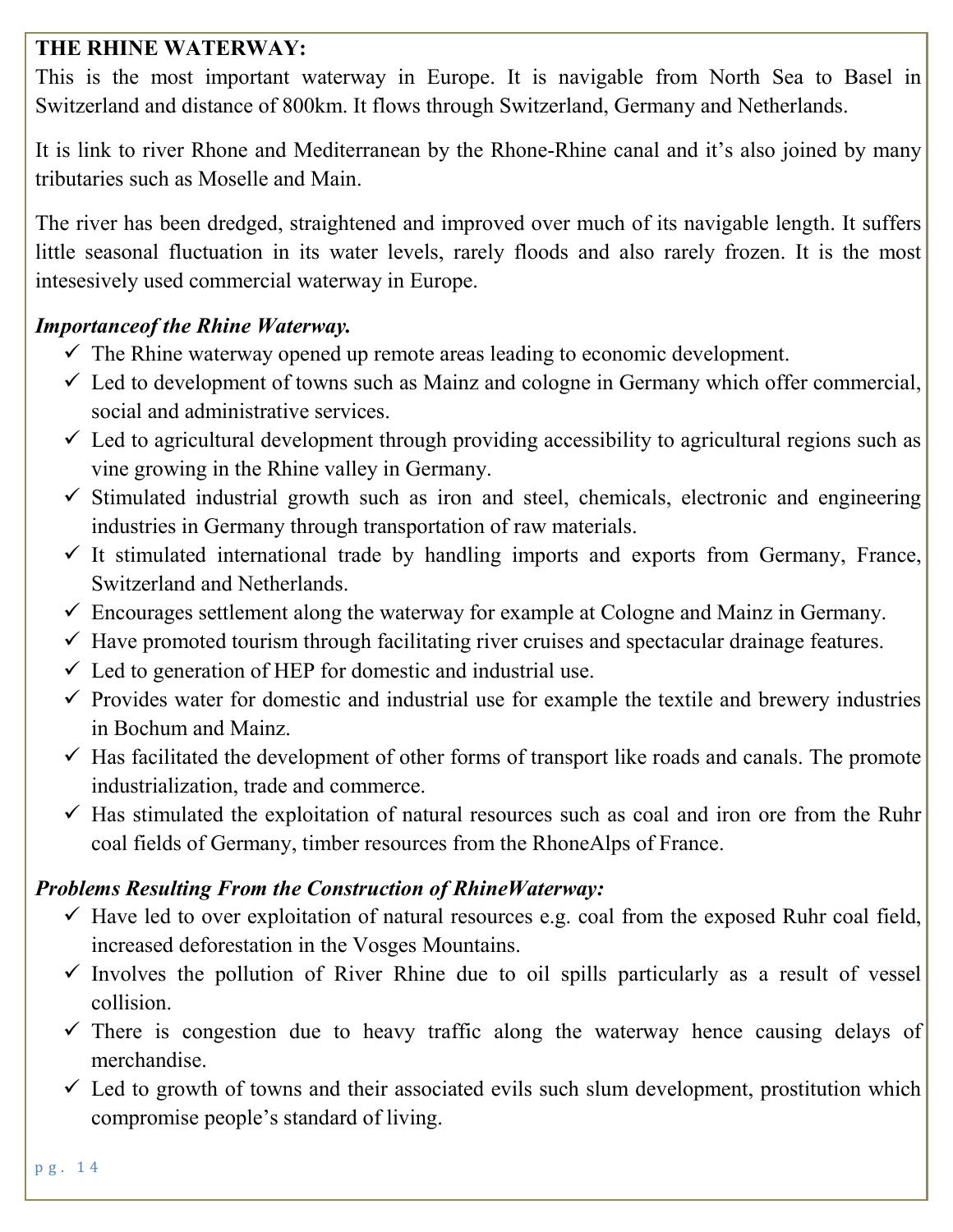- $\checkmark$  Destruction of aquatic life such as shrimps and crustaceans due to marine activities along the waterway.
- $\checkmark$  There is high cost of water treatment due to polluted water as well as constant dredging to control siltation.
- $\checkmark$  Delays caused by single locks along the waterway.

### *Solutions to the Problems:*

- $\checkmark$  There is construction of embankments along R. Rhine to control floods.
- $\checkmark$  Dredging to control siltation.
- $\checkmark$  There is use of traffic police to control congestion.
- $\checkmark$  Containerization to control congestion.
- $\checkmark$  Construction of other transport routes such as roads and railways to reduce traffic on the Rhine waterway.
- $\checkmark$  Construction of canals to avoid waterfalls along the waterway.
- $\checkmark$  Use of radar system to detect other vessels on the waterway when there is smoke.

### *Other Transport Routes in Germany:*

- Dortmund-Ems-canal.
- $\checkmark$  Lippesite canal.
- $\checkmark$  Weser Meuse canal.

# **TOURISM INDUSTRY IN GERMANY:**

Germany has a flourishing tourism industry. In 2003 it received a total of 18,400,000 tourists. The major tourist centres are; Berlin, Hamburg, Bremen, Munich, Konstanz, Bonn and the Ruhr region.

### **Tourist Activities in Germany.**

- $\checkmark$  Sun-bathing due to sunny conditions during summer.
- $\checkmark$  Game fishing in L. Constanz, L. Schwerin and L. Maritz.
- $\checkmark$  Mountain climbing in the Bavarian Alps, Vosges and Haardt mountains during summer.
- $\checkmark$  Research and study tours in the museums.
- $\checkmark$  Swimming in L. Constanz during summer.
- $\checkmark$  Ice skating, skiing in the Bavarian Alps, Vosges Mountains during winter.
- $\checkmark$  Hunting in the Gees (Great Plains in the North).

## *Conditions Favouring Tourism in Germany:*

- $\checkmark$  Presence of variety of tourist attractions e.g. museums, Berlinwall, Vosges Mountains, historical sites attracting tourists to carry out research, filming, winter and watersports.
- $\checkmark$  Well developed transport network e.g. R. Rhine, cable cars, roads, railways which enables tourists access tourist attraction.
- $\checkmark$  Geographical location in the heart of Europe with abundant potential tourists.
- $\checkmark$  Relative political stability for free movement of tourists to different attractions.